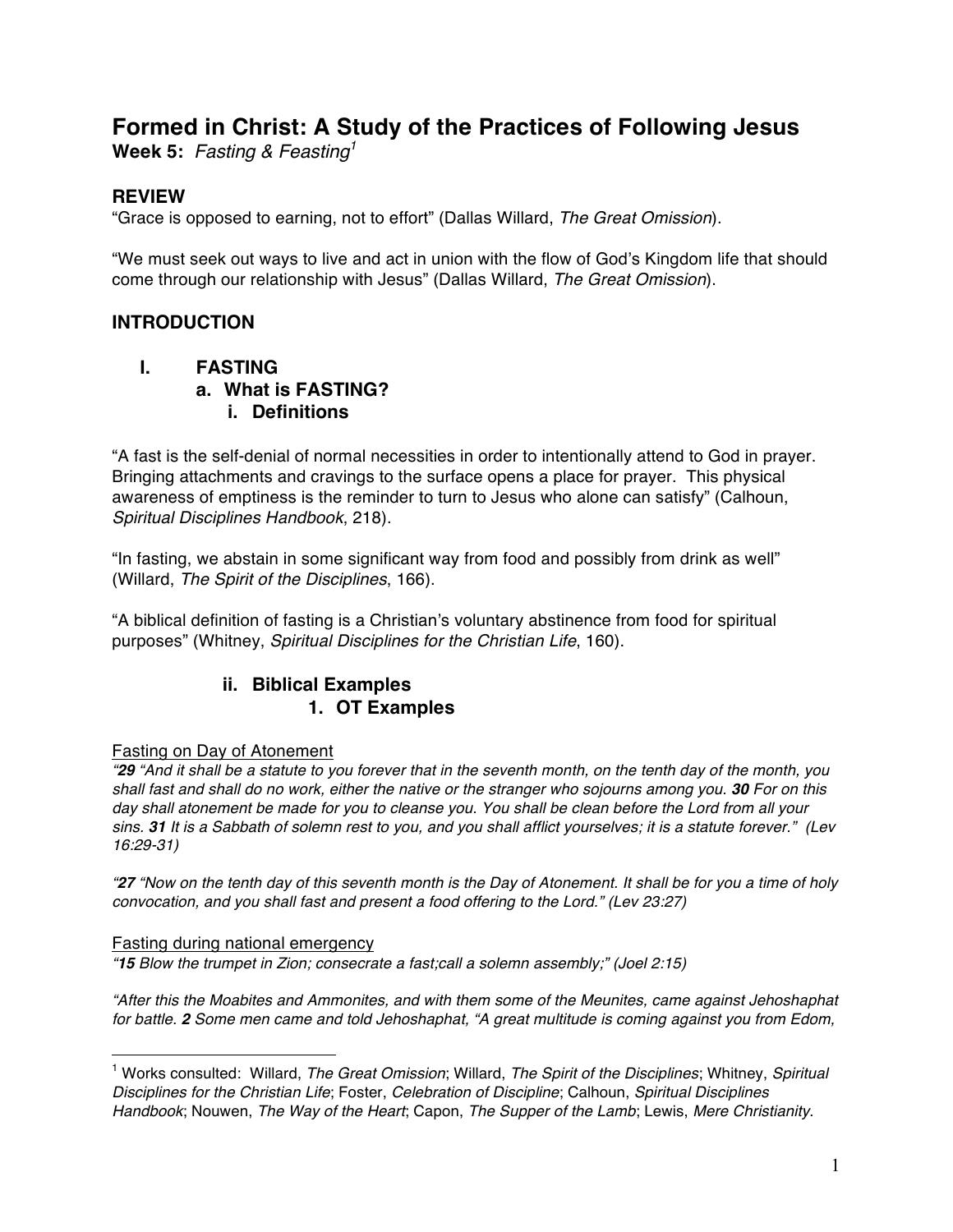*from beyond the sea; and, behold, they are in Hazazon-tamar" (that is, Engedi). 3 Then Jehoshaphat was afraid and set his face to seek the Lord, and proclaimed a fast throughout all Judah. 4 And Judah assembled to seek help from the Lord; from all the cities of Judah they came to seek the Lord." (2 Chron 20:1-4).*

#### Fasting while in exile in Babylon

*"19 "Thus says the Lord of hosts: The fast of the fourth month and the fast of the fifth and the fast of the seventh and the fast of the tenth shall be to the house of Judah seasons of joy and gladness and cheerful feasts. Therefore love truth and peace." (Zech 8:19)*

### **2. NT Examples**

*2 And after fasting forty days and forty nights, he was hungry." (Matthew 4:2)*

*"16 "And when you fast, do not look gloomy like the hypocrites, for they disfigure their faces that their fasting may be seen by others. Truly, I say to you, they have received their reward. 17 But when you fast, anoint your head and wash your face, 18 that your fasting may not be seen by others but by your Father who is in secret. And your Father who sees in secret will reward you." (Matt 6:16-18)*

*"14 Then the disciples of John came to him, saying, "Why do we and the Pharisees fast, but your disciples do not fast?" 15 And Jesus said to them, "Can the wedding guests mourn as long as the bridegroom is with them? The days will come when the bridegroom is taken away from them, and then they will fast." (Matt 9:14-15)*

*"2 While they were worshiping the Lord and fasting, the Holy Spirit said, "Set apart for me Barnabas and Saul for the work to which I have called them." 3 Then after fasting and praying they laid their hands on them and sent them off." (Acts 13:2-3)*

#### **iii. Other Examples**

"It was not Christ's intention to reject or despise fasting…it was His intention to restore proper fasting." (Luther)

"The reading of the Scriptures with godly fear, the sound preaching and conscionable hearing of the Word, in obedience unto God, with understanding, faith, and reverence, singing of psalms with grace in the heart; as also, the due administration and worthy receiving of the sacraments instituted by Christ, are all parts of the ordinary religious worship of God: beside religious oaths, vows, *solemn fastings*, and thanksgivings upon special occasions, which are, in their several times and seasons, to be used in an holy and religious manner" (*Westminster Confession of Faith* 21.5).

### **b. What are the challenges, difficulties, dangers to FASTING?**

#### **i. Fasting apart from Christ or without a Godward focus.**

*"5 "Say to all the people of the land and the priests, When you fasted and mourned in the fifth month and in the seventh, for these seventy years, was it for me that you fasted?" (Zech 7:5)*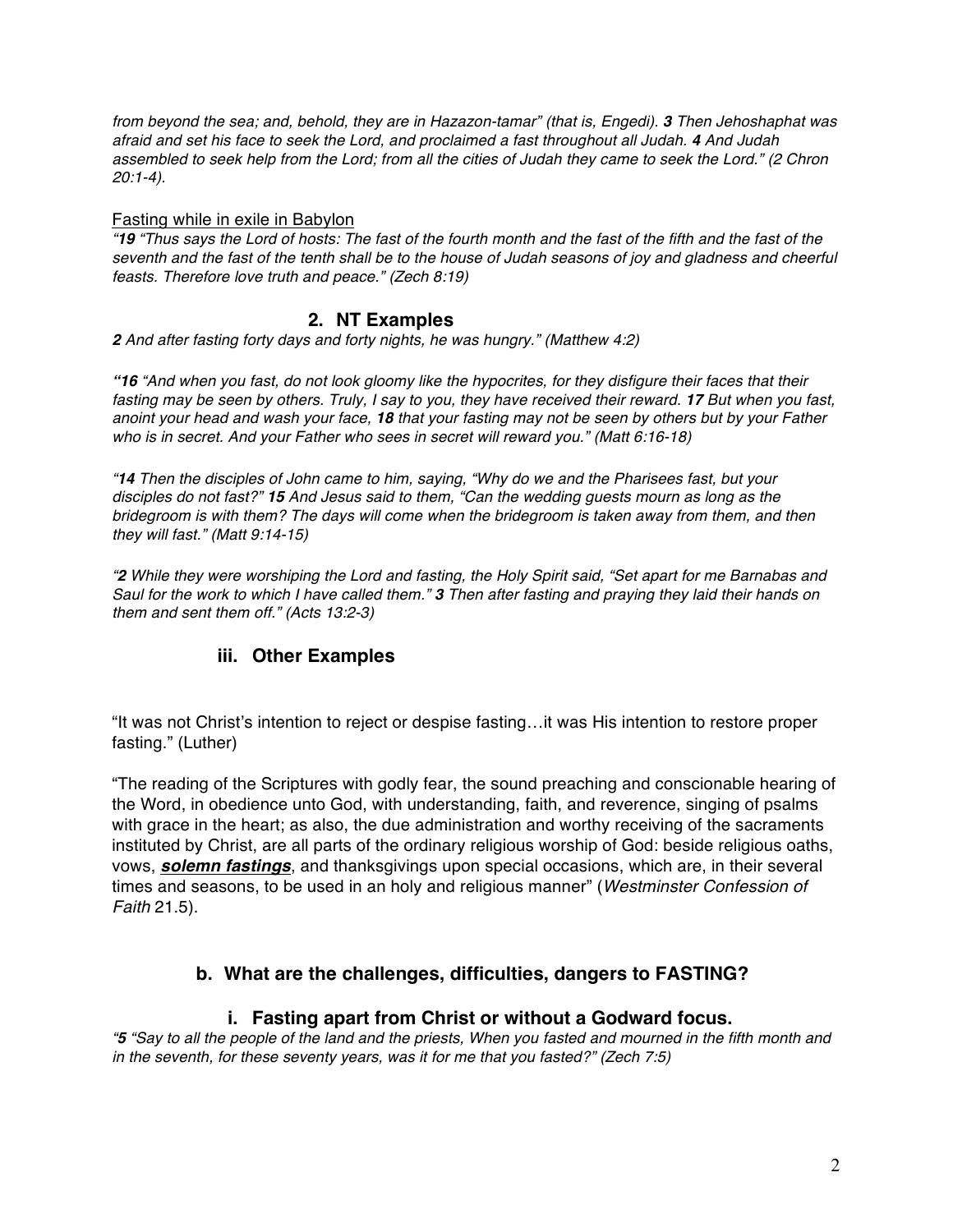*"21 "Do not handle, Do not taste, Do not touch" 22 (referring to things that all perish as they are used) according to human precepts and teachings? 23 These have indeed an appearance of wisdom in promoting self-made religion and asceticism and severity to the body, but they are of no value in stopping the indulgence of the flesh." (Col 2:21-23)*

### **ii. Fasting in order to be seen.**

**"16** "And when you fast, do not look gloomy like the hypocrites, for they disfigure their faces that their fasting may be seen by others. Truly, I say to you, they have received their reward. **17** But when you fast, anoint your head and wash your face, **18** that your fasting may not be seen by others but by your Father who is in secret. And your Father who sees in secret will reward you." (Matt 6:16-18)

Pharisee in the parable of Pharisee and Tax Collector (Luke 18:9-14).

### **iii. Fasting while in blatant rebellion and sin.**

*"3 'Why have we fasted, and you see it not? Why have we humbled ourselves, and you take no knowledge of it?'Behold, in the day of your fast you seek your own pleasure, and oppress all your workers. 4 Behold, you fast only to quarrel and to fight and to hit with a wicked fist.Fasting like yours this day will not make your voice to be heard on high. 5 Is such the fast that I choose, a day for a person to humble himself?Is it to bow down his head like a reed, and to spread sackcloth and ashes under him?Will you call this a fast, and a day acceptable to the Lord? 6 "Is not this the fast that I choose: to loose the bonds of wickedness, to undo the straps of the yoke,to let the oppressed go free, and to break every yoke? 7 Is it not to share your bread with the hungryand bring the homeless poor into your house;when you see the naked, to cover him, and not to hide yourself from your own flesh?" (Isa 58:3-7)*

# **c. Why should we FAST?**

### **i. Fasting must be God-centered and God-focused.**

*"37 and then as a widow until she was eighty-four. She did not depart from the temple, worshiping with fasting and prayer night and day." (Luke 2:37)*

#### **ii. Fasting strengthens prayer.**

"Whenever men are to pray to God concerning any great matter, it would be expedient to appoint fasting along with prayer" (Calvin, *Institutes*, 4.12.16)

"The most important aspect of this Discipline is its influence on prayer. You'll notice that in one way or another, all the other biblical purposes of fasting relate to prayer. Fasting is one of the best friends we can introduce to our prayer life" (Whitney 166).

"But prayer will not be established in our lives as it must be for us to flourish, unless we are practicing other disciplines such as solitude and fasting. In many Protestant churches prayer and Bible study are held up as *the* activities that will make us spiritually rich. But very few people actually succeed in attaining spiritual richness through them and indeed often find them to be intolerably burdensome. The 'open secret' of many 'Bible believing' churches is that a vanishingly small percentage of those talking about prayer and Bible reading are actually doing what they are talking about. They have not been shown how to change their life as a whole, permeating it with appropriate disciplines, so that prayer and Bible reading will be spiritually successful" (Willard 186).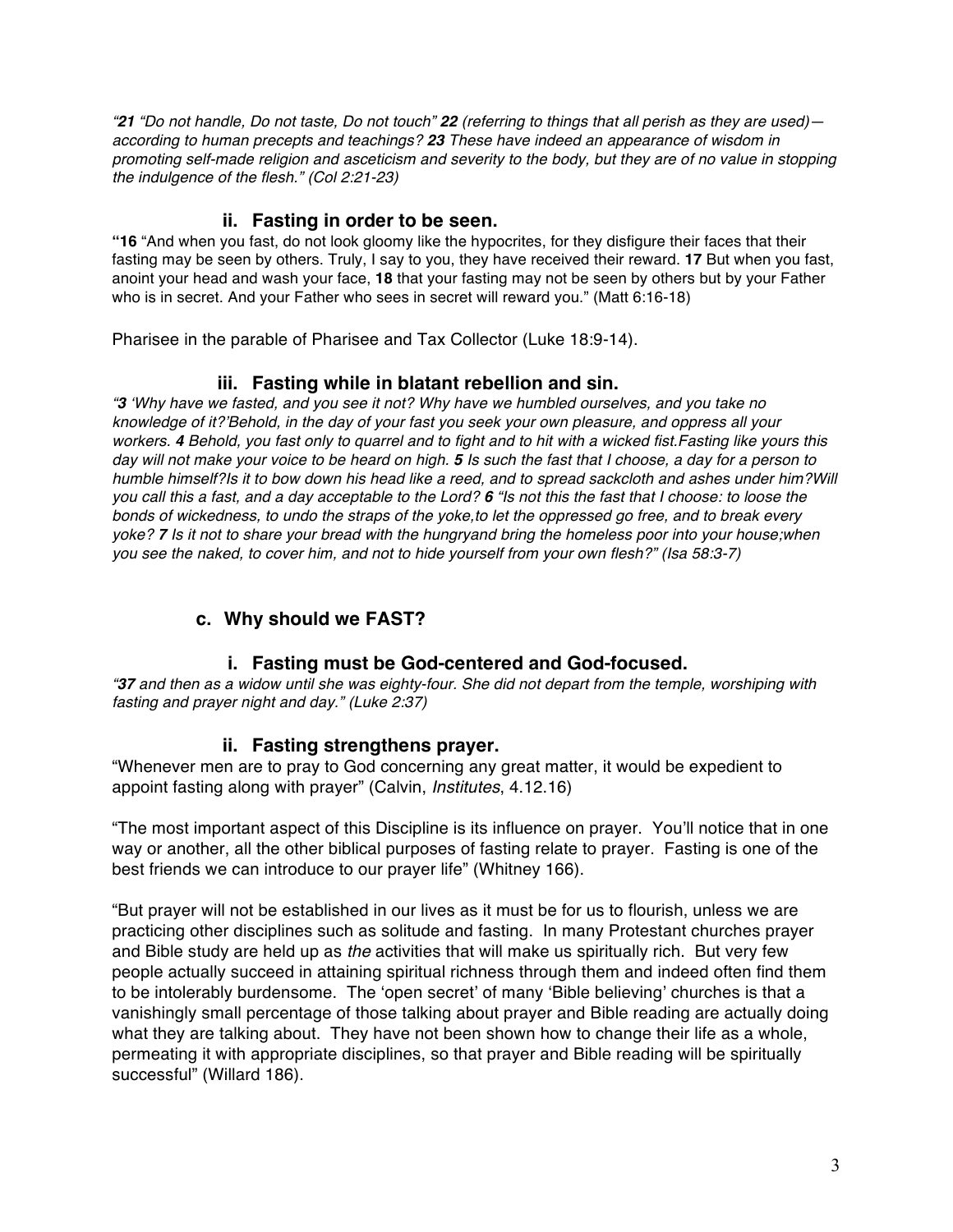### **iii. Fasting exposes our hearts, our false self, and our idols.**

*"19 Their end is destruction, their god is their belly, and they glory in their shame, with minds set on earthly things." (Phil 3:19)*

"More than any other Discipline, fasting reveals the things that control us" (Foster, *Celebration of Discipline*, 55).

"Fasting exposes how we try to keep empty hunger at bay and gain a sense of well-being by devouring creature comforts. Through self-denial we begin to recognize what controls us" (Calhoun 220).

"It will certainly prove humiliating to us, as it reveals to us how much our peace depends upon the pleasures of eating. It may also bring to mind how we are using food pleasure to assuage the discomforts caused in our bodies by faithless and unwise living and attitudes—lack of selfworth, meaningless work, purposeless existence, or lack of rest or exercise" (Willard 166).

### **iv. Fasting directly and obviously affects our desires.**

#### **v. Fasting takes our bodies seriously.**

"What fasting is slowly teaching me is the simple lesson that I am not utterly subject to my bodily desires" (Lauren Winner, *Real Sex*, 127).

"Fasting is the practice that most obviously helps us learn to discipline our physical selves" (Winner 128).

### **vi. Fasting is an embodied act of trusting in God alone.**

"Fasting confirms our utter dependence upon God by finding in him a source of sustenance beyond food. Through it we learn by experience the God's word to us is a life substance, that is not food ("bread") alone that gives life, but also the words that proceed from the mouth of God (Matt 4:4)" (Willard 166).

#### **vii. Fasting teaches self-control, moderation, and restraint.**

"Fasting teaches temperance or self-control and therefore teaches moderation and restraint with regard to *all* our fundamental drives. Since food has the pervasive place it does in our lives, the effects of fasting will be diffused throughout our personality. In the midst of all our needs and wants, we experience the contentment of the child that has been weaned from its mother's breast (Ps 131:2)" (Willard 167-8).

"Self-indulgence is the enemy of gratitude, and self-discipline usually its friend and generator. That is why gluttony is a deadly sin. The early desert fathers believe that a person's appetites are linked; full stomachs and jaded palates take the edge from our hunger and thirst for righteousness. They spoil the appetite for God." (Cornelius Plantinga)

### **viii. Fasting teaches us how to suffer happily and feast on God.**

"Fasting helps to express, to deepen, and to confirm the resolution that we are ready to sacrifice anything – to sacrifice ourselves – to attain what we seek for the kingdom of God." (Andrew Murray)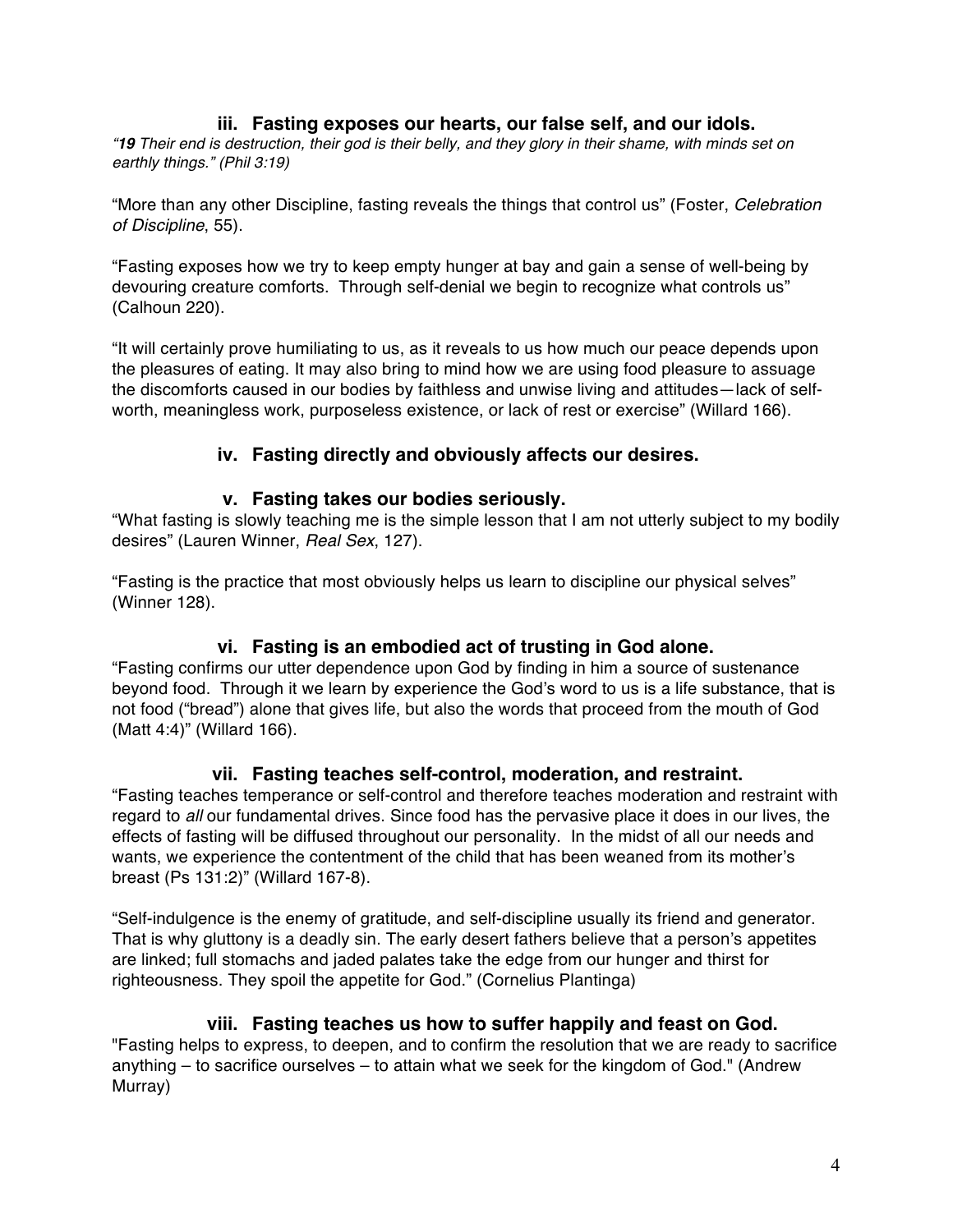## **ix. Fasting is where we meet Jesus. Fasting is feasting on the Lord.**

"We learn that we too have meat to eat that the world does not know about (John 4:32, 34). Fasting unto our Lord is therefore feasting—feasting on him and on doing his will" (Willard 166).

## **d. How can we begin to FAST?2**

- **i.** Check with your doctor if you have questions about your health.
- **ii.** Start with one meal.
- **iii.** Drink lots of water.
- **iv.** Anytime hunger arises take the opportunity to turn to Jesus and confess your complete dependence on him. Let thoughts of food prompt thoughts of God.
- **v.** Pray and meditate on Scripture during your meal times (e.g. Ps 63; Matt 4:4).
- **vi.** Try beginning a fast after dinner. Fast until dinner the next day.
- **vii.** Don't break your fast with a huge meal. Eat small portions of food. The longer the fast, the more you need to break the fast gently.
- **viii.** Attempt to practice it "well enough and often enough to become experienced in it" (Willard 168).
- **ix.** Don't call attention to yourself about it.

"The only ones who should know you are fasting are those who have to know. If you call attention to your fasting, people will be impressed and, as Jesus said, that will be your reward" (Foster 57-8).

> **x.** Don't beat yourself up if you fail to keep your fast. Let it remind you that you are a flawed, imperfect human being who is beloved by God and in need of his grace. And don't let failure keep you from pursuing and making progress toward your goal.

# **II. FEASTING**

# **a. What is FEASTING?**

### **i. Definitions**

"(Celebration) is the completion of worship, for it dwells on the greatness of God as shown in his goodness *to us*. We engage in celebration when we enjoy ourselves, our life, our world, *in conjunction with* our faith and confidence in God's greatness, beauty, and goodness. We concentrate on *our* life and world as God's work and as God's gift to us" (Willard 179).

"Typically this means that we come together with others who know God to eat and drink, to sing and dance, and to relate stories of God's action for our lives and our people" (Willard 179).

"The Christian should be an alleluia from head to foot!" (Augustine).

# **ii. Biblical Passages**

*"20 Then Miriam the prophetess, the sister of Aaron, took a tambourine in her hand, and all the women went out after her with tambourines and dancing." (Exod 15:20)*

<sup>2</sup> From Calhoun's *Spiritual Disciplines Handbook*, Whitney's *Spiritual Disciplines for the Christian Life*, Foster's *Celebration of Discipline*, and Christ Church's "Fasting for the Purpose of Godliness."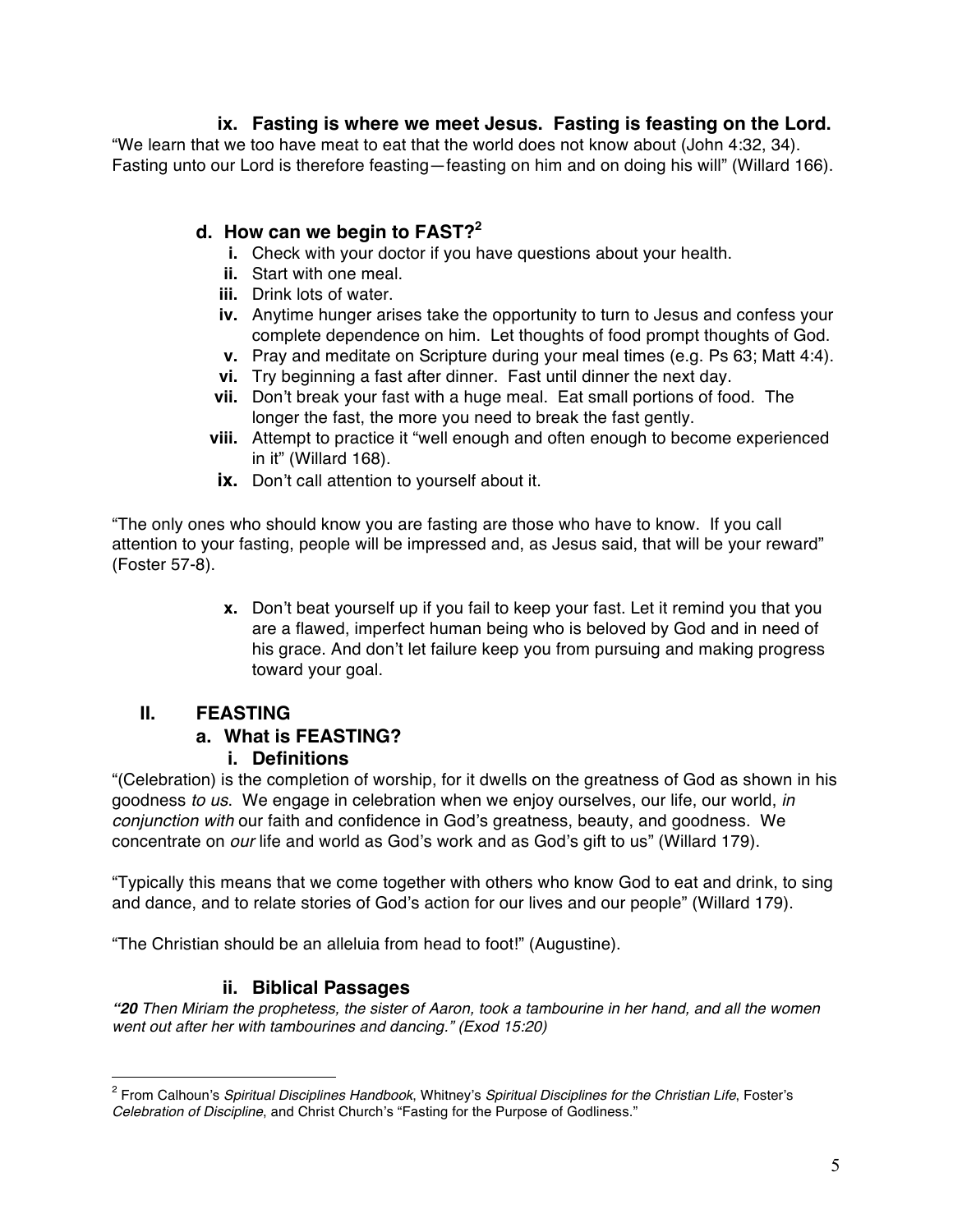2 Samuel 6:12-16

*"22 "You shall tithe all the yield of your seed that comes from the field year by year. 23 And before the Lord your God, in the place that he will choose, to make his name dwell there, you shall eat the tithe of your grain, of your wine, and of your oil, and the firstborn of your herd and flock, that you may learn to fear the Lord your God always. 24 And if the way is too long for you, so that you are not able to carry the tithe, when the Lord your God blesses you, because the place is too far from you, which the Lord your God chooses, to set his name there, 25 then you shall turn it into money and bind up the money in your hand and go to the place that the Lord your God chooses 26 and spend the money for whatever you desire—oxen or sheep or wine or strong drink, whatever your appetite craves. And you shall eat there before the Lord your God and rejoice, you and your household. 27 And you shall not neglect the Levite who is within your towns, for he has no portion or inheritance with you." (Deuteronomy 14:26- 27)*

*"11 You have turned for me my mourning into dancing; you have loosed my sackcloth and clothed me with gladness, 12 that my glory may sing your praise and not be silent. O Lord my God, I will give thanks to you forever!" (Ps 30:11-12)*

*"104:1 Bless the Lord, O my soul! O Lord my God, you are very great!...14 You cause the grass to grow for the livestock and plants for man to cultivate,that he may bring forth food from the earth 15 and wine to gladden the heart of man,oil to make his face shine and bread to strengthen man's heart." (Ps 104:1, 14-15)*

Jesus turning water to wine at the wedding at Cana (John 2).

*"They shall come and sing aloud on the height of Zion, and they shall be radiant over the goodness of the Lord,over the grain, the wine, and the oil, and over the young of the flock and the herd;their life shall be like a watered garden, and they shall languish no more." (Jeremiah 31:12)*

*"They shall return and dwell beneath my shadow; they shall flourish like the grain;they shall blossom like the vine; their fame shall be like the wine of Lebanon." (Hosea 7:14)*

*"Behold, the days are coming," declares the Lord, "when the plowman shall overtake the reaper and the treader of grapes him who sows the seed;the mountains shall drip sweet wine, and all the hills shall flow with it. 14 I will restore the fortunes of my people Israel, and they shall rebuild the ruined cities and inhabit them;they shall plant vineyards and drink their wine, and they shall make gardens and eat their fruit." (Amos 9:13-14)*

#### *"And the Lord of hosts will prepare a lavish banquet for all peoples on this mountain; a banquet of aged wine, choice pieces with marrow, and refined, aged wine" (Isaiah 25:6).*

*"Then I heard what seemed to be the voice of a great multitude, like the roar of many waters and like the sound of mighty peals of thunder, crying out, 'Hallelujah! For the Lord our God the Almighty reigns. 7 Let us rejoice and exult and give him the glory, for the marriage of the Lamb has come, and his Bride has made herself ready; 8 it was granted her to clothe herself with fine linen, bright and pure"— for the fine linen is the righteous deeds of the saints. 9 And the angel said to me, "Write this: Blessed are those who are invited to the marriage supper of the Lamb." And he said to me, "These are the true words of God." 10 Then I fell down at his feet to worship him, but he said to me, "You must not do that! I am a fellow servant with you and your brothers who hold to the testimony of Jesus. Worship God." For the testimony of Jesus is the spirit of prophecy." (Rev 19:6-10)*

# **b. Why is FEASTING difficult?**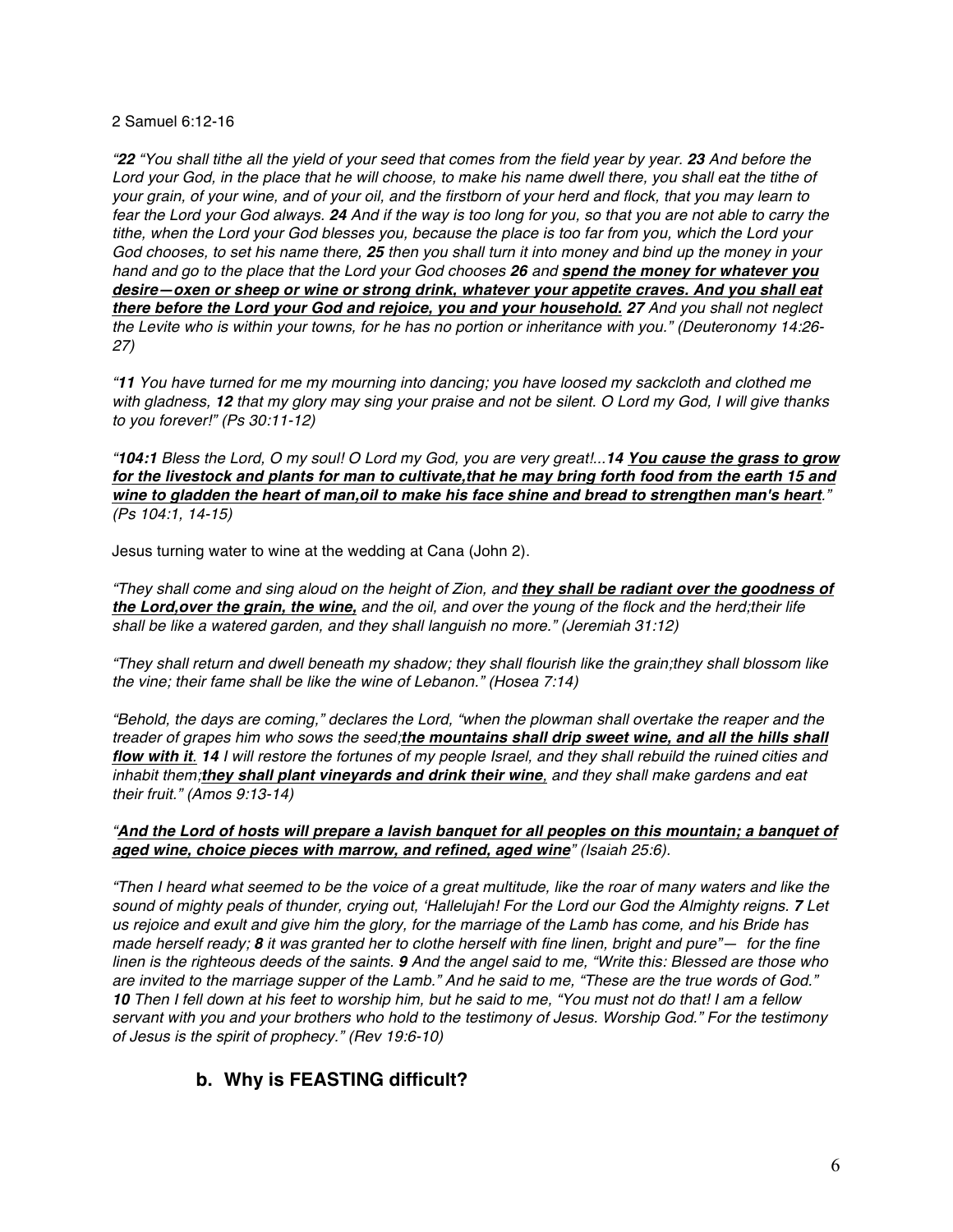## **c. Why should we FEAST?**

### **i. The practice of feasting acknowledges and praises God as the creator of pleasure and the giver of desire.**

"God has established a created order full of excellent and good things, and it follows naturally that as we give our attention to those things we will be happy. That is God's appointed way to joy. If we think we will have joy only by praying and singing psalms, we will be disillusioned. But if we fill our lives with simple good things and constantly thank God for them, we will be joyful, that is, full of joy" (Foster, *Celebration of Discipline*, 195).

"A deep enjoyment of food and its preparation is evidence of the love of the creativity of God that is both wildly expansive and precise" (Deborah Madison in Capon's *The Supper of the Lamb*).

"There is a habit that plagues many so-called spiritual minds: they imagine that matter and spirit are somehow at odds with each other and that the right course for human life is to escape form the world of matter into some finer and purer (and undoubtedly duller) realm. To me, that is a crashing mistake—and it is, above all, a theological mistake. Because, in fact, it was God who invented dirt, onions and turnip greens; God who invented human beings, with their strange compulsion to cook food; God who, at the end of each day of creation, pronounced a resounding 'Good!' over his own concoctions. And it God's unrelenting love of all the stuff of this world that keeps it in being at every moment. So, if we are fascinated, even intoxicated, by matter, it is no surprise: we are made in the image of the Ultimate Materialist. Food and cooking, therefore, are not low subjects. In fact there are no low subjects anywhere in the physical universe. Every real thing is a joy, if only you have eyes and ears to relish it, a nose and a tongue to taste it" (Robert Farrar Capon, *The Supper of the Lamb*, xxvi).

### **ii. The practice of feasting makes God's goodness real to us in the midst of sorrow.**

*"11 You have turned for me my mourning into dancing; you have loosed my sackcloth and clothed me with gladness, 12 that my glory may sing your praise and not be silent. O Lord my God, I will give thanks to you forever!" (Ps 30:11-12)*

"We are an Easter people living in a Good Friday world" (Anne Lammott).

# **iii. The practice of feasting disavows us of our Gnostic tendencies.**

### **iv. The practice of feasting enables and complements the practice of fasting (and other disciplines).**

"Celebration is central to all the Spiritual Disciplines. Without a joyful spirit of festivity the Disciplines become dull, death-breathing tools in the hands of modern Pharisees. Every Discipline should be characterized by carefree gaiety and a sense of thanksgiving. Joy is part of the fruit of the Spirit (Gal. 5:22). Often I am inclined to think that joy is the motor, the thing that